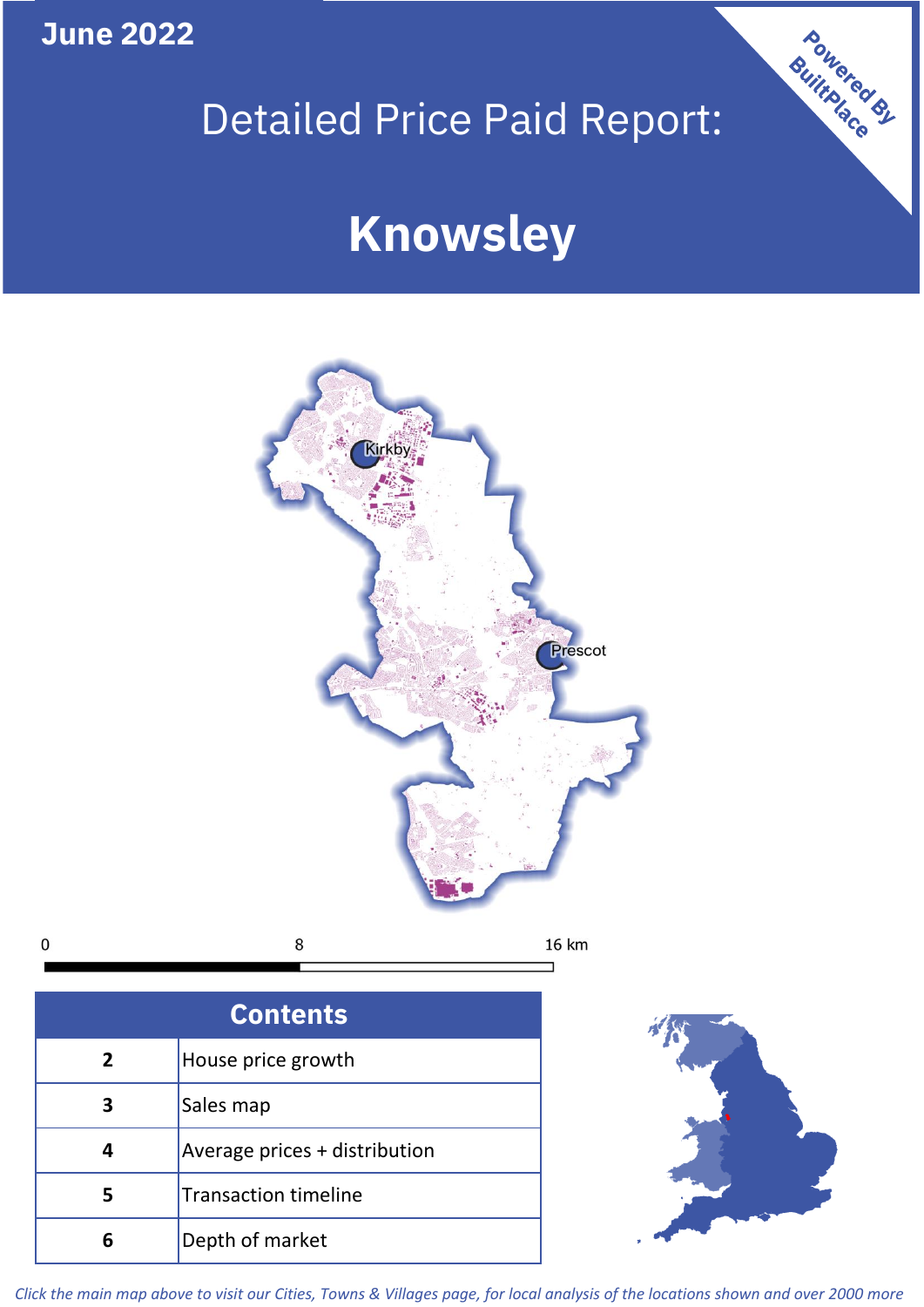### **Headline Data**

|                     | <b>Current level</b> | 3 month | <b>Annual</b> | 5 year  | 10 year |
|---------------------|----------------------|---------|---------------|---------|---------|
| <b>House prices</b> | £165,792             | 2.6%    | 13.4%         | 32.1%   | 52.2%   |
| <b>Transactions</b> | 1,788                | $-7.9%$ | 4.4%          | $-0.8%$ | 87.8%   |

## **House Price Growth (April 2022 data)**

#### *Annual Change in House Prices*



House prices in Knowsley grew by 13.4% in the 12 months to April 2022 (based on 3-month smoothed data). By comparison national house prices grew by 10.7% and prices in the North West grew by 11.0% over the same period.

Knowsley house prices are now 24.6% above their previous peak in 2007, compared to +36.0% for the North West and +52.9% across England.



#### *Year-To-Date Change in House Prices, December to April*

Local prices have grown by 3.0% in 2022 so far, compared to growth of 3.1% over the same period last year.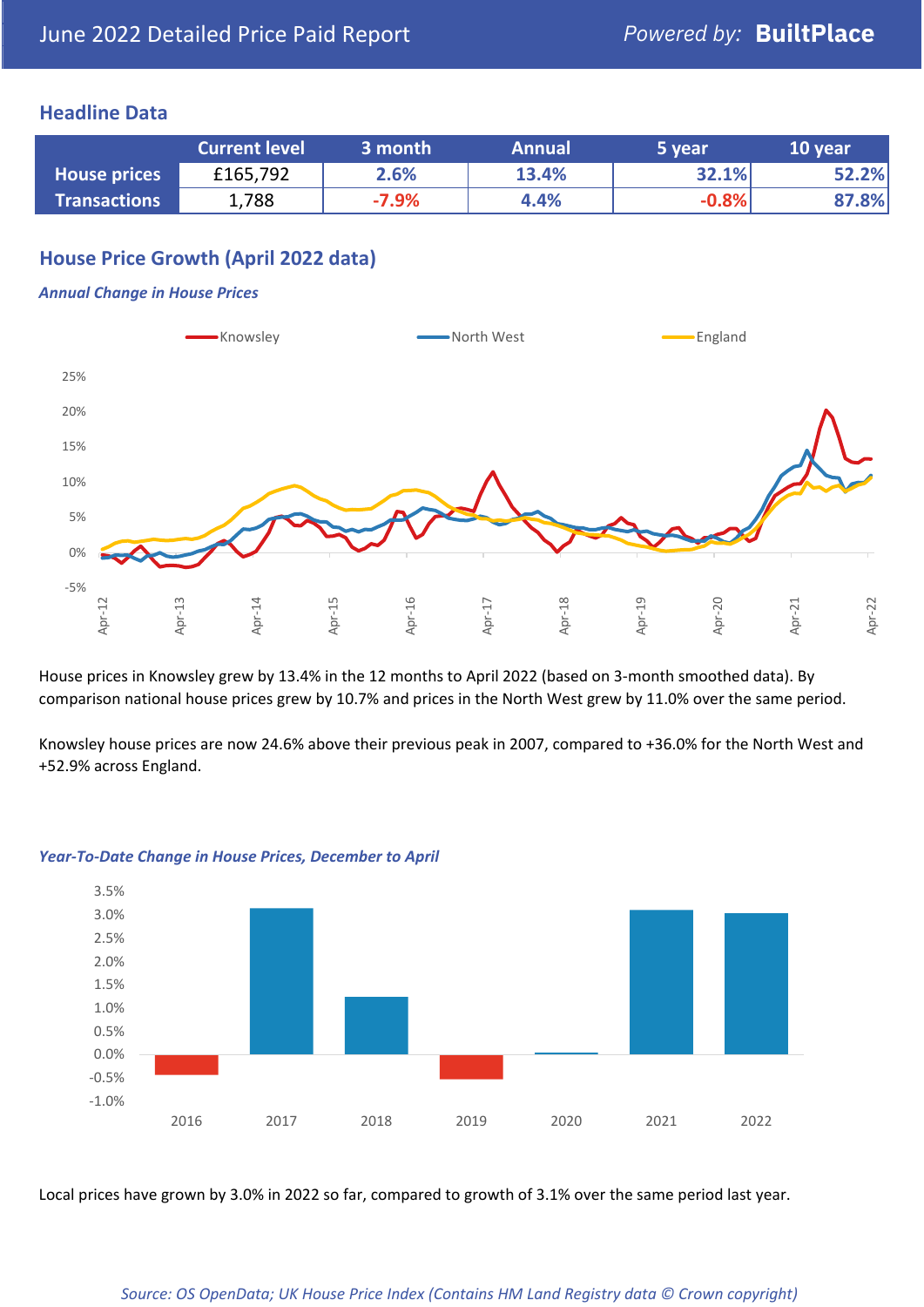## **House Price Map**

*12 months to April 2022*



*Each point is one postcode, coloured by the average value relative to all sales in this local authority (price bands are LA-specific quintiles).*

# **Map Key**

| Min      | Max      |                            |
|----------|----------|----------------------------|
| Up to    | £97,000  | 1st quintile / lowest 20%  |
| £97,000  | £127,000 | 2nd quintile               |
| £127,000 | £163,000 | 3rd quintile               |
| £163,000 | £215,000 | 4th quintile               |
| £215,000 | and over | 5th quintile / highest 20% |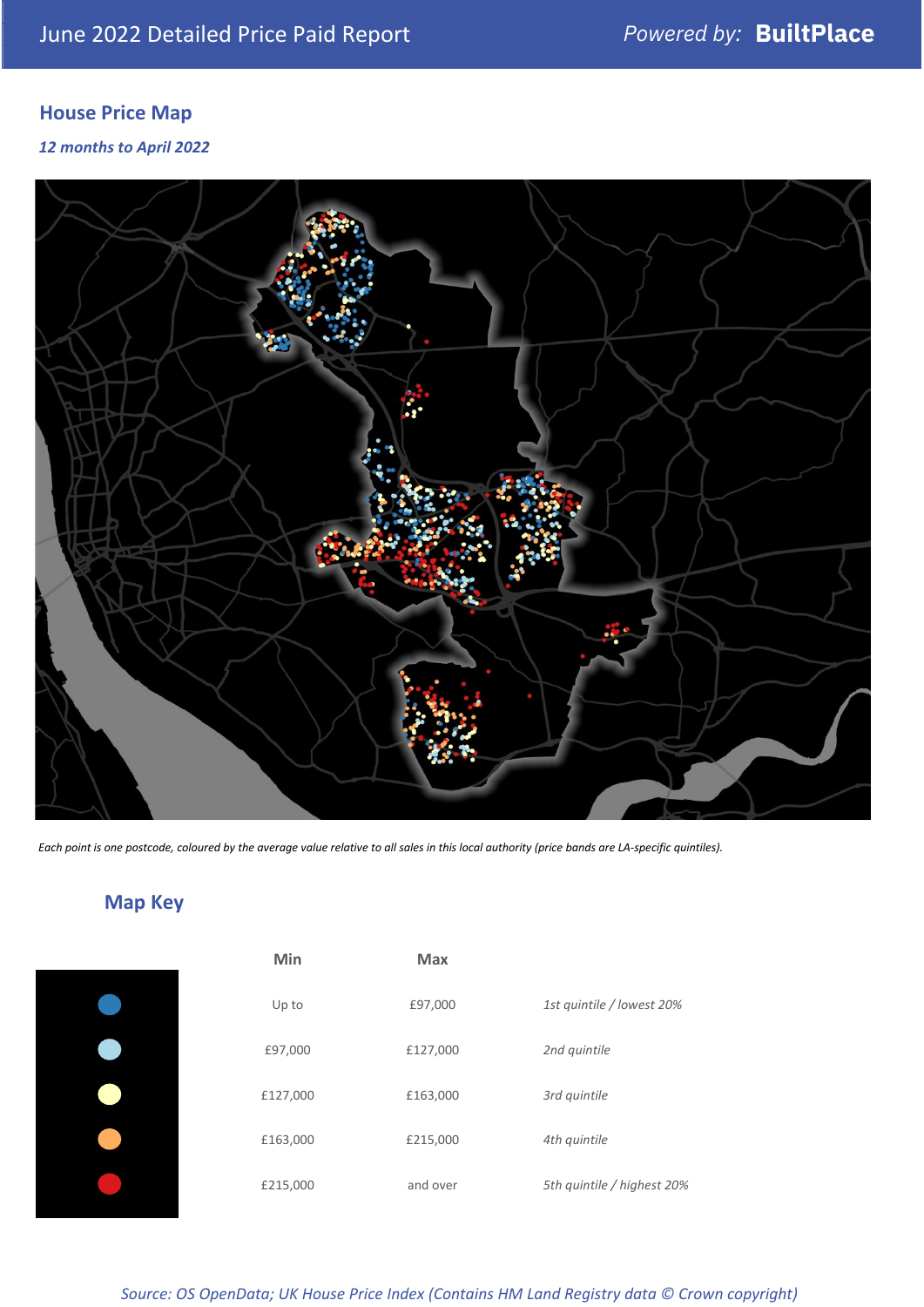## **Average House Price by Property Type**

### *12 months to April 2022*



## **House Price Distribution by Year**

*All properties, by price band and calendar year (2020 = year to date)*

|                    | 1997 | 2002 | 2007 | 2012 | 2017 | 2019 | 2020 |
|--------------------|------|------|------|------|------|------|------|
| <b>Under £100k</b> | 97%  | 87%  | 34%  | 46%  | 33%  | 23%  | 23%  |
| £100-200k          | 3%   | 13%  | 58%  | 47%  | 52%  | 53%  | 55%  |
| E200-300k          | 0%   | 1%   | 6%   | 5%   | 11%  | 18%  | 19%  |
| E300-400k          | 0%   | 0%   | 1%   | 1%   | 4%   | 5%   | 3%   |
| £400-500k          | 0%   | 0%   | 0%   | 0%   | 0%   | 1%   | 0%   |
| <b>£500k-1m</b>    | 0%   | 0%   | 0%   | 0%   | 0%   | 0%   | 0%   |
| £1-2m              | 0%   | 0%   | 0%   | 0%   | 0%   | 0%   | 0%   |
| <b>Over £2m</b>    | 0%   | 0%   | 0%   | 0%   | 0%   | 0%   | 0%   |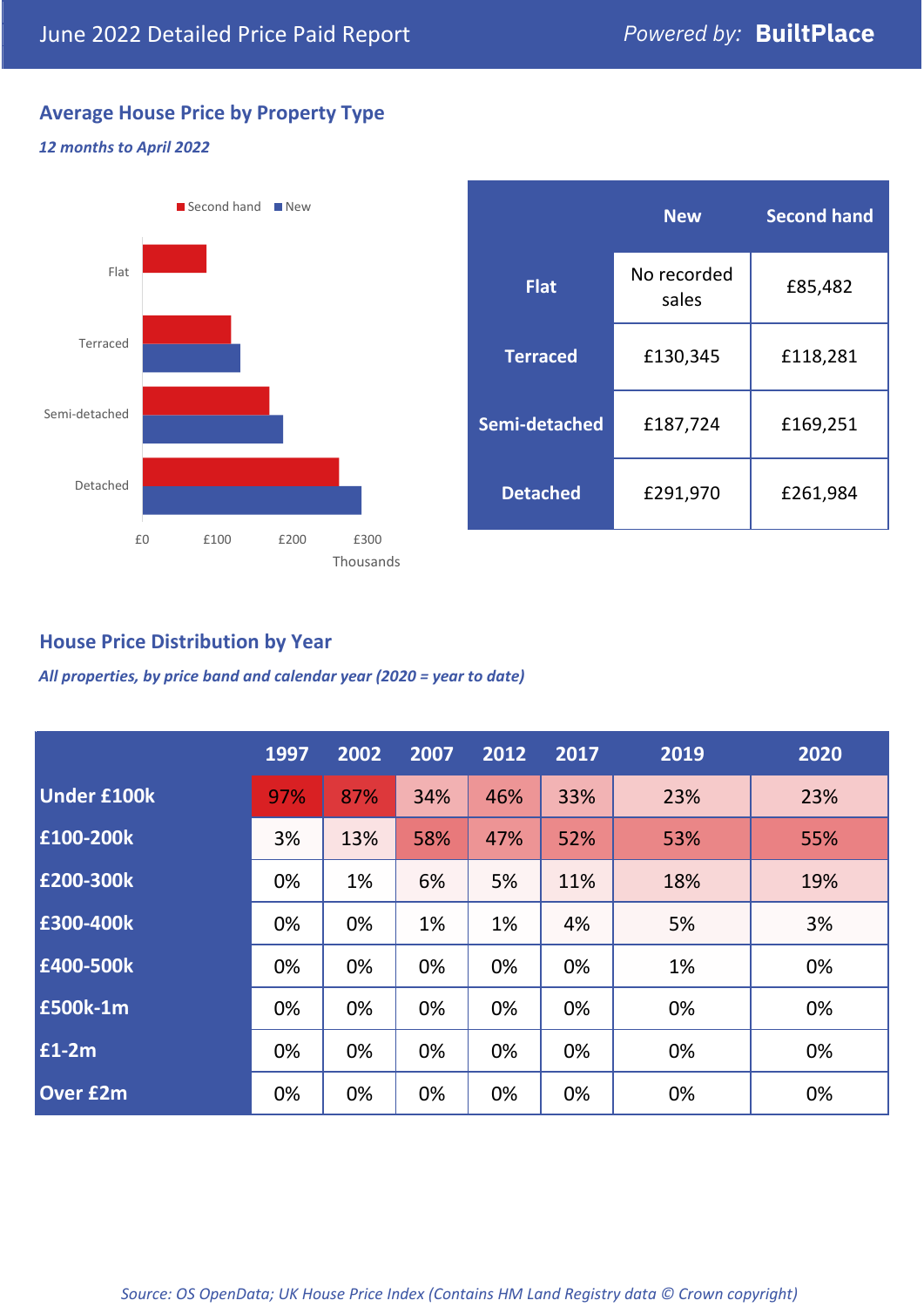## **Transactions (February 2022 data)**

*Annual Transactions, Indexed (2001-05 average = 100)*



There were 1,788 transactions in Knowsley during the 12 months to February 2022. This is 72% of the average from 2001- 05 and suggests activity is below pre-downturn levels.

Transactions in Knowsley have grown by 14.0% since 2014, compared to changes of +3.4% for North West and -7.7% for England.



#### *Cash and New Build Sales as % of Total, by Year*

*Note: The data on this page EXCLUDES transactions identified as transfers under a power of sale/repossessions, buy-to-lets (where they can be identified by a mortgage), and transfers to non-private individuals - i.e. it comprises only Land Registry 'A' data.*